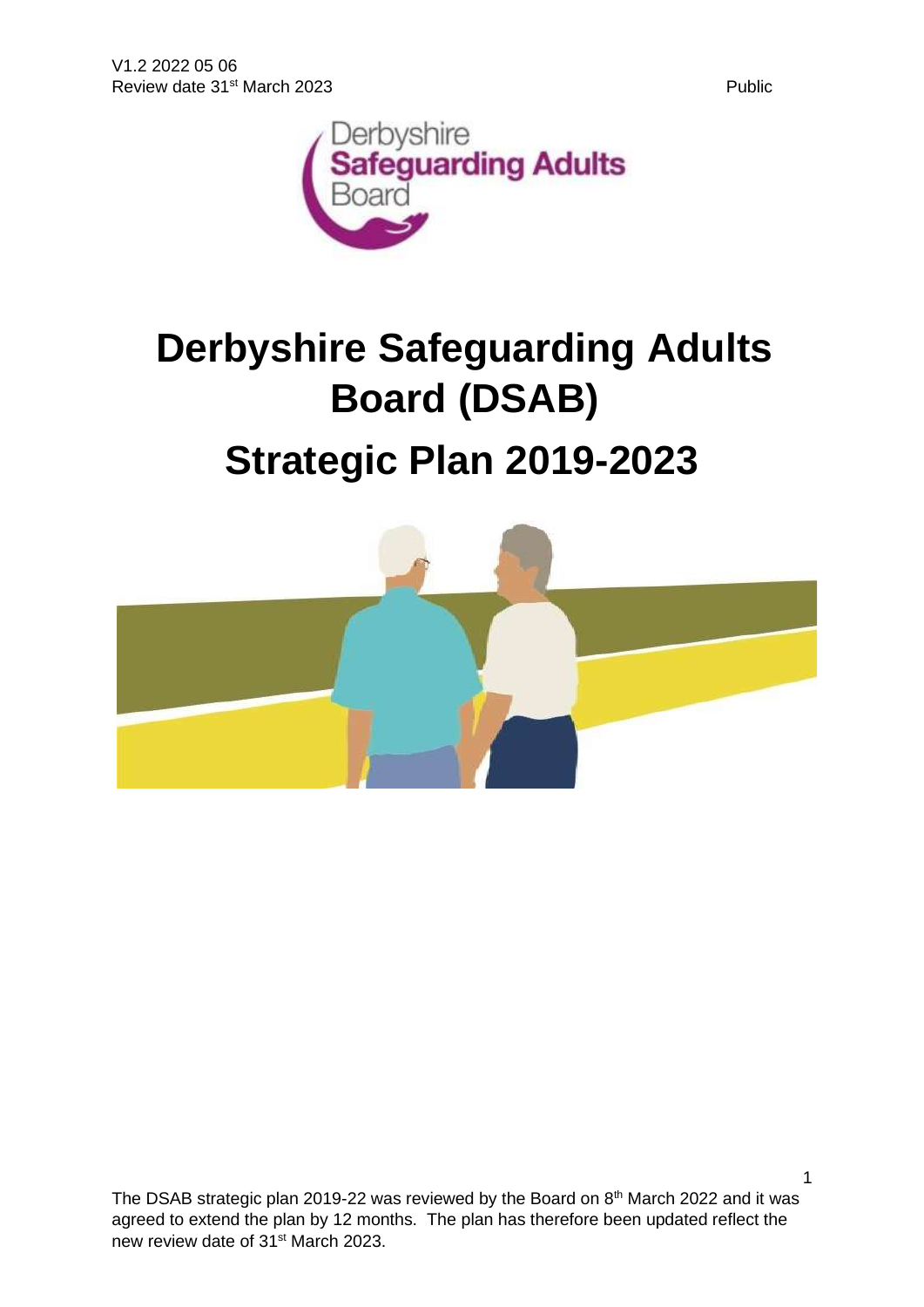#### **Who are we?**

The Derbyshire Safeguarding Adults Board (DSAB) is a multi-agency strategic partnership, which ensures and oversees the effectiveness of arrangements made by individual agencies to safeguard adults who have care and support needs or are experiencing, or at risk of experiencing, abuse or neglect.

The DSAB is made up of key statutory and voluntary agencies in Derbyshire. There are three statutory partners to the DSAB;

- Derbyshire County Council Adult Care
- Derby and Derbyshire Clinical Commissioning Group
- Derbyshire Constabulary

A fill list of current DSAB partners can be found here: <https://www.derbyshiresab.org.uk/about-us/membership.aspx>

The Chair of the DSAB is independent of all partners.

The Board has a dedicated Service Manager and business services support.

There is an expectation that Board members and partner organisations are held to account through the Board.

#### **What do we do?**

The work of safeguarding adults boards (SABs) is now directed by legislation, namely The [Care Act 2014.](https://www.gov.uk/government/publications/care-act-statutory-guidance/care-and-support-statutory-guidance) The Act states that SABs must assure themselves that local safeguarding arrangements and partners are protecting adults in its area who:

- Have needs for care and support (whether or not the local authority is meeting any of those needs) and;
- Are experiencing, or at risk of, abuse or neglect; and
- As a result of those care and support needs are unable to protect themselves from either the risk of, or experience of abuse or neglect.

#### **Safeguarding Adults Boards have the following core functions;**

- To publish an Annual Report detailing the activity of the Board over the previous year.
- To have in place a Strategic Plan
- To carry out Safeguarding Adults Reviews in accordance with Section 44 of the Care Act and share the learning widely.

The DSAB also has a wider remit with both a preventative and development focus on safeguarding adults.

• To work together to oversee, monitor and coordinate systems and services in their duties of prevention of harm and protection of adults with care and support needs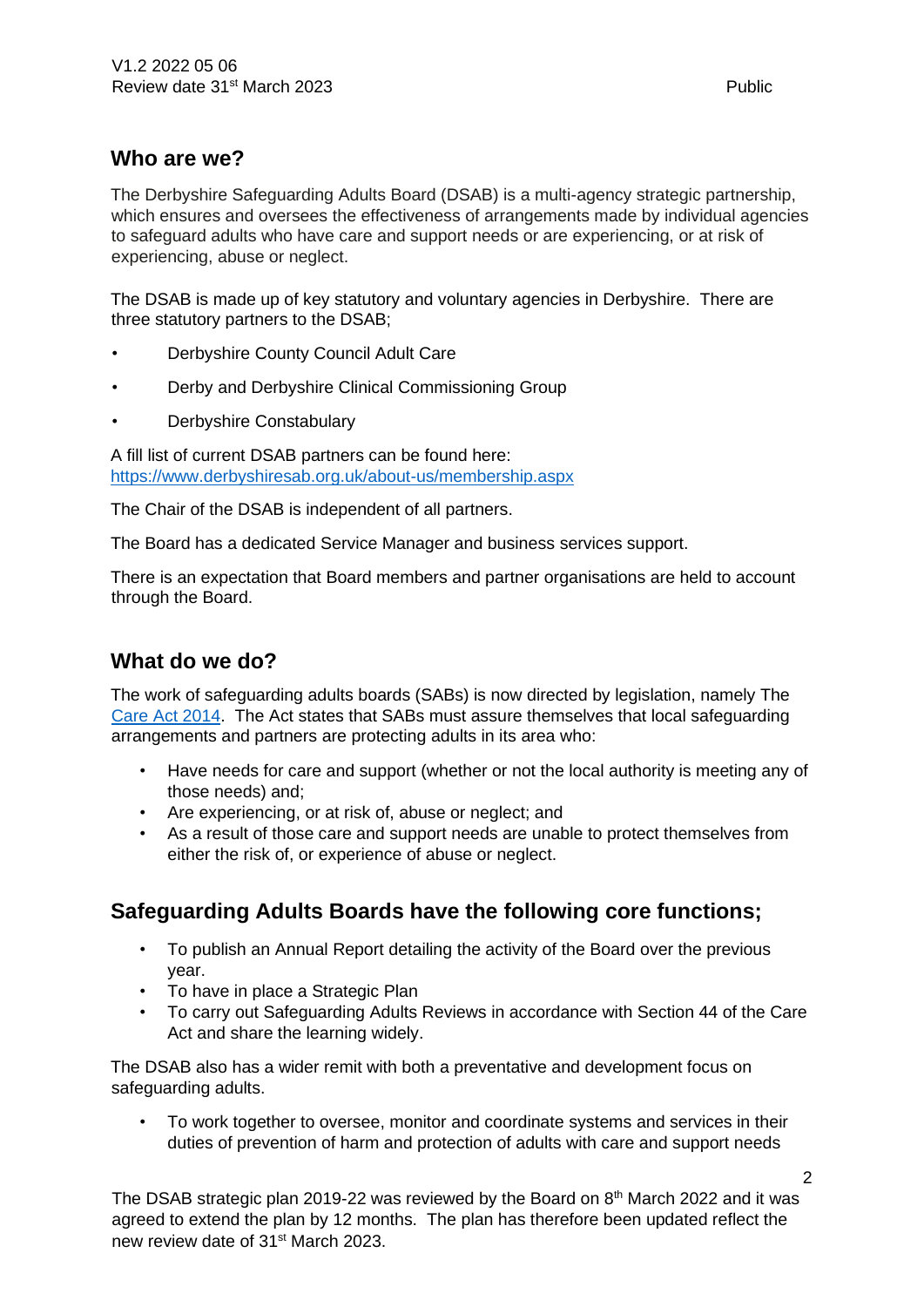V1.2 2022 05 06 Review date 31<sup>st</sup> March 2023 **Public Public Public Public** 

- To develop multi-agency safeguarding adults policies and procedures and monitor their implementation
- To provide multi-agency training in relation to safeguarding adults and be assured that staff in organisations access high quality training relevant to their role
- To oversee the continued development of services to empower and support people in Derbyshire to make their own choices and that any interventions are proportionate and the least intrusive response to the risk presented.
- To identify and highlight good practice and learning
- To raise awareness of safeguarding to the general public to create a safer community.
- To be accountable and transparent to professionals and the public by making the function and work of the Board accessible to all.
- To respectfully challenge each other to provide assurance around performance with regards to safeguarding adults with care and support needs.

## **The six principles of Safeguarding Adults are set out in the Care Act 2014 and each hold equal importance in the effective safeguarding of adults.**

| <b>Empowerment</b>    | People should be supported and encouraged to make their own<br>decisions and informed consent                                                                    |
|-----------------------|------------------------------------------------------------------------------------------------------------------------------------------------------------------|
| <b>Protection</b>     | Support and representation for those in greatest need                                                                                                            |
| <b>Prevention</b>     | It is better to take action before harm occurs                                                                                                                   |
| Proportionality       | The least intrusive response to the risk presented                                                                                                               |
| <b>Partnership</b>    | Local solutions through services working with their communities.<br>Communities have a part to play in preventing, detecting and<br>reporting neglect and abuse. |
| <b>Accountability</b> | Accountability and transparency in safeguarding practice.                                                                                                        |

The DSAB Strategic Plan 2019-2023 sets out the direction of the DSAB for this period.

More detailed information around how this will be achieved is included in the composite DSAB Business Plan which will be reviewed annually. The effectiveness of the DSAB will be reviewed and reflected upon in our annual report.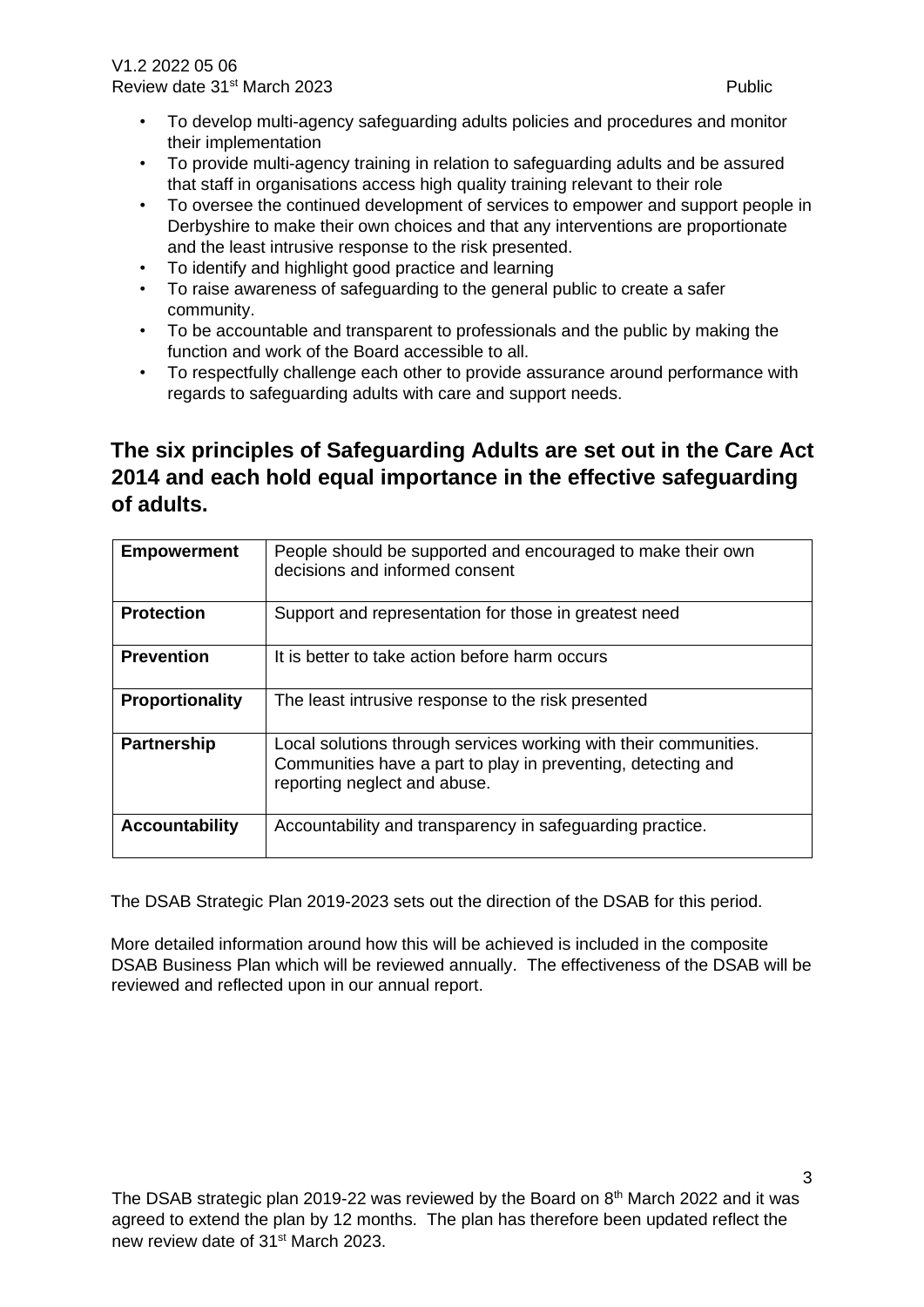#### **The Vision of the DSAB:**



*Our vision for people in Derbyshire also includes Derbyshire adults placed or living out of county and our cross-border responsibilities in line with our policies and procedures.* 

To achieve this vision, we need to;

- put the individual and their support network (friends, family and advocates) at the centre of everything we do during the safeguarding process
- raise awareness about recognising and reporting abuse with both the public and professionals to promote the safeguarding adults agenda.
- develop preventative strategies to reduce the abuse and neglect of adults in Derbyshire.
- ensure that safeguarding adults is a shared responsibility of all organisations and agencies as multi-agency working is essential to effectively safeguard adults.
- continue to learn and improve the way we work with adults who have care and support needs and monitor the implementation of change.
- establish ways to collect, analyse and interpret data in relation to adult safeguarding in Derbyshire to increase the understanding of local safeguarding issues.
- have arrangements in place for self-audit and performance monitoring.
- develop and review multi agency policies and procedures in relation to safeguarding adults.

#### **Our Strategic Aims**

The DSAB has three key strategic aims for 2019-2023 in line with our vision and values.

• **Making Safeguarding Personal (MSP)** 

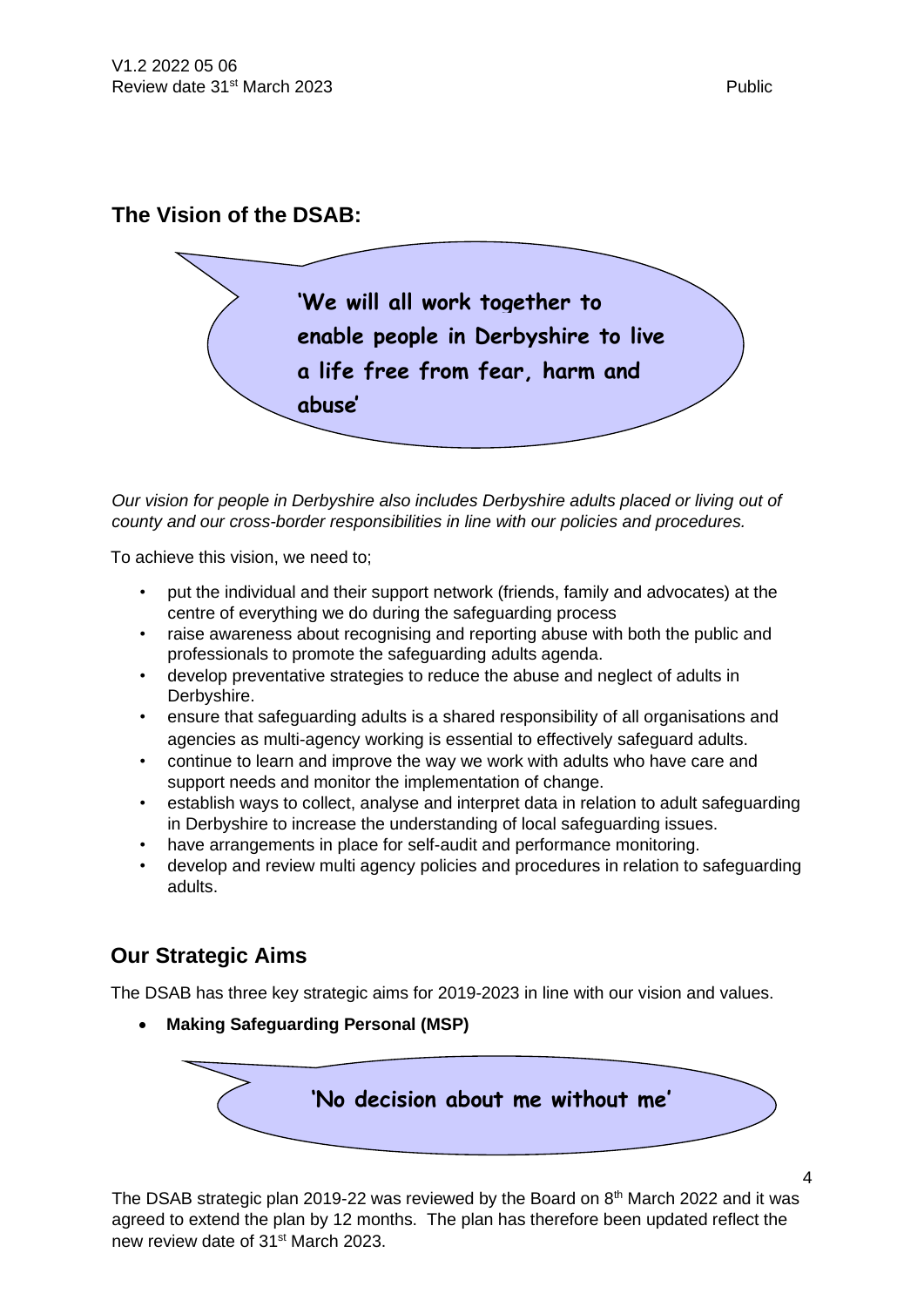5

We must put the adult at the centre of everything we do. The focus should always be on listening, engaging and understanding what the adult wants to achieve and agreeing, negotiating and recording their desired outcomes, working with them to see how these can be realised and asking throughout and at the end of the process whether their expectations have been met.

Consultation with advocates, whether they are formal or informal is vital when an adult lacks capacity in order to still achieve MSP.

The DSAB will work to ensure all DSAB partners embed MSP into practice in a meaningful way and that the voice of people at risk of abuse and neglect influences practice in Derbyshire.



It is important that both the public and professionals have access to clear information in a variety of mediums about abuse, neglect and safeguarding so that everyone understands how to recognise and report abuse and seek help. The DSAB will have a clear prevention strategy in place to demonstrate the work being undertaken and how success will be measured.

#### • **Quality Assurance**



The DSAB will develop and implement systems to assure itself that all partners have robust processes and arrangements in place to safeguard adults at risk in Derbyshire

We will seek assurance that the Board continues to be effective and is compliant with relevant legislation and best practice guidelines.

#### **Governance**

The DSAB will develop its governance framework in line with subgroups and task and finish groups, holding these groups to account for the development of work plans aligned to the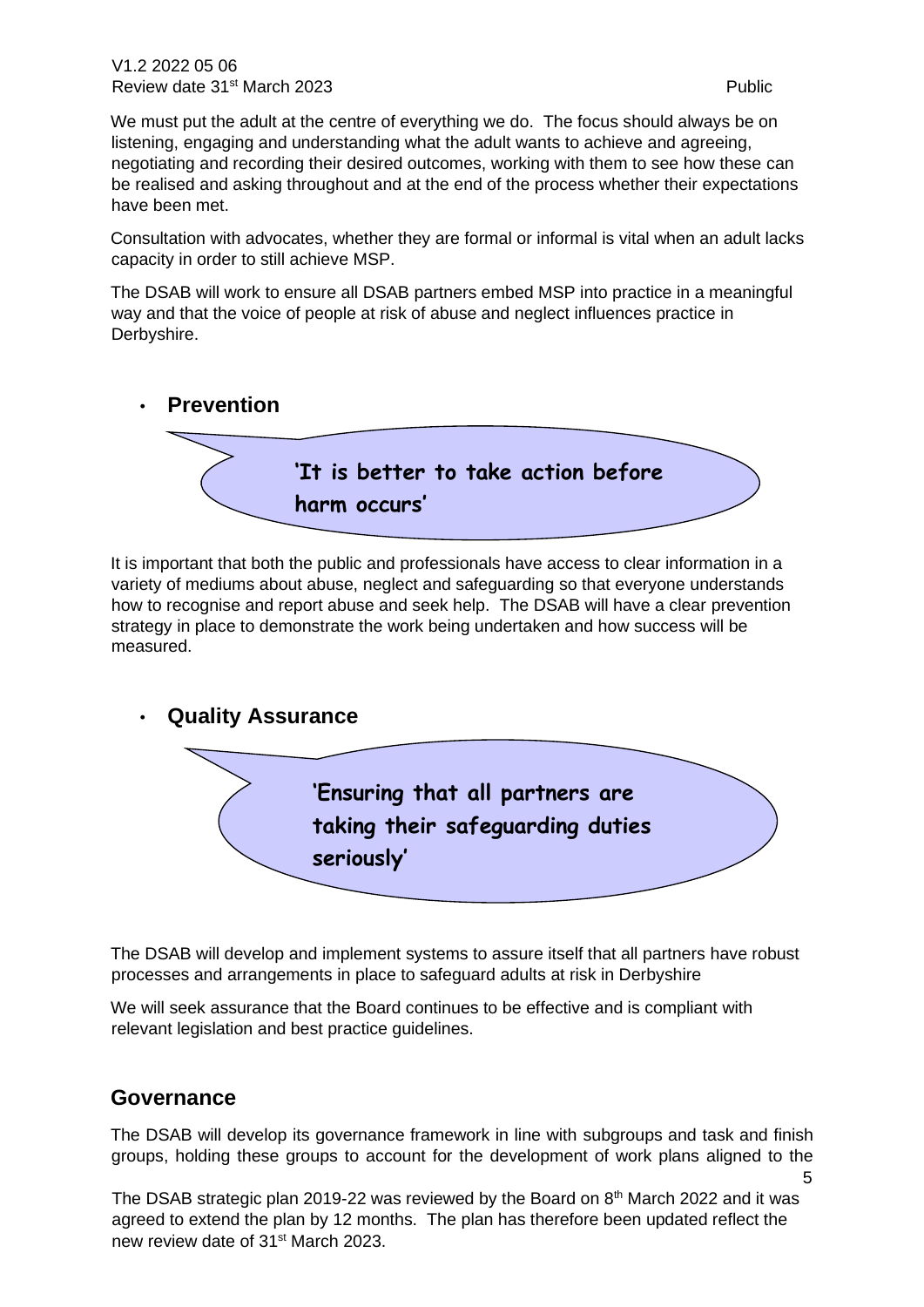DSAB Business Plan and taking account of the overarching strategic aims and objectives. This will give assurance and take note of any ongoing risk assessment.

The DSAB currently has in place seven subgroups. Each group meets quarterly to support the Board in embedding its strategic plan and objectives. Each subgroup has a specific business plan relating to the three strategic priorities of MSP, Prevention and Quality Assurance and will report on progress at Board meetings via the subgroup chairs.

In July 2020 a new Policy and Procedures subgroup commenced to allow for better and more timely multi agency scrutiny of SAB Policies, procedures and practice guidance.

Two long term DSAB working groups are also in place which focus on specific areas of safeguarding work.

- Vulnerable Adult Risk Management (VARM) Working Group
- Financial Abuse Working Group

This Strategic Plan and Annual Report is shared with the Derbyshire Health and Wellbeing Board and the Overview and Scrutiny Committee of Derbyshire County Council on a voluntary basis as the local authority has lead responsibilities for adult safeguarding across the County. There is also strong links in place with other partnership groups including the Derby and Derbyshire Safeguarding Children Partnership (DDSCP) and the Derby City Safeguarding Adult Board.

\*indicates a joint sub-group with Derby SAB



6

The DSAB strategic plan 2019-22 was reviewed by the Board on  $8<sup>th</sup>$  March 2022 and it was agreed to extend the plan by 12 months. The plan has therefore been updated reflect the new review date of 31st March 2023.